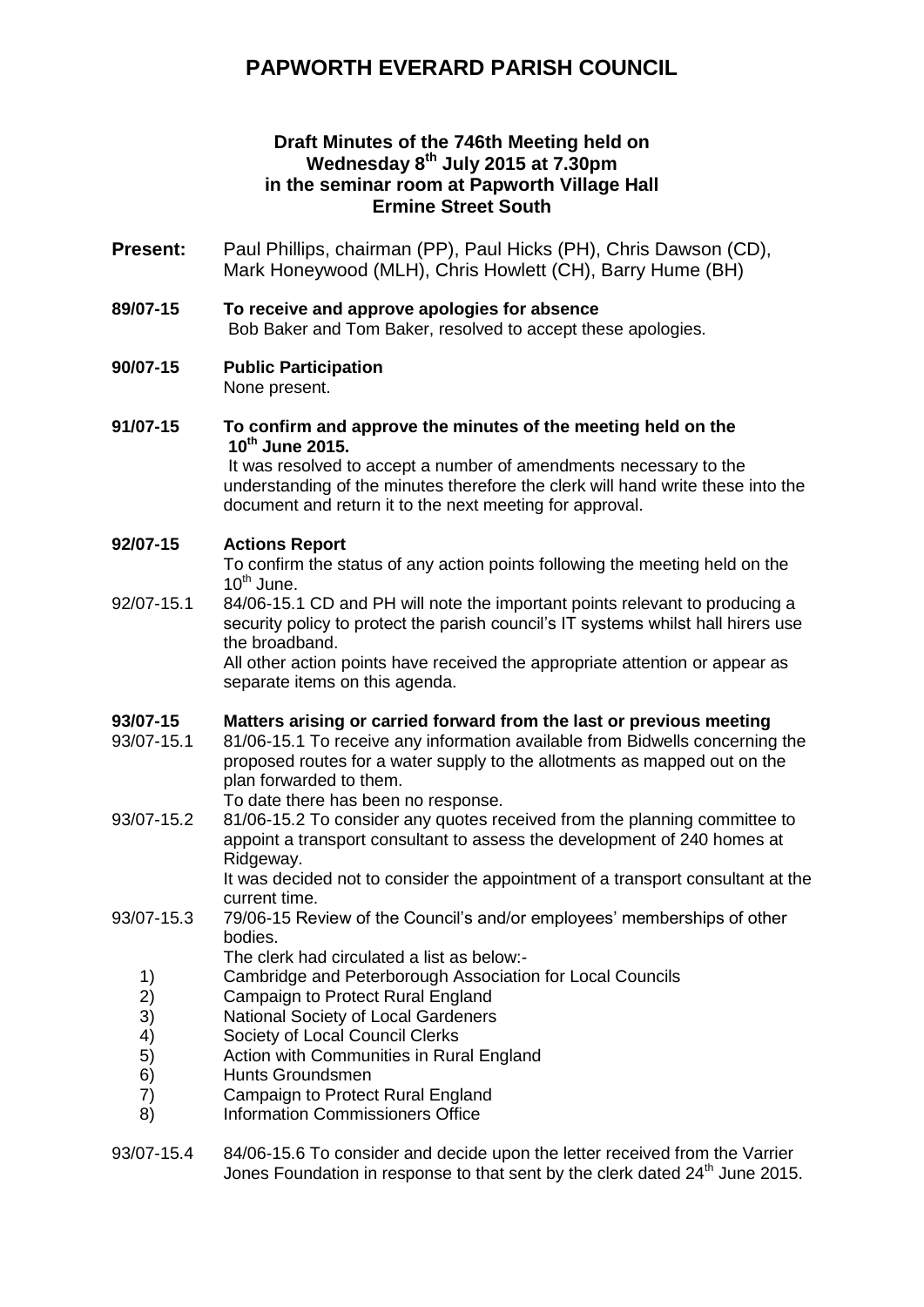A discussion was held and a decision taken regarding the response. The clerk will draft a letter in reply to the Varrier Jones Foundation and circulate it to the council by e mail before sending a final copy out.

- 93/07-15.5 84/06-15.7 To review the standing orders. A small inclusion was required at 32b of the document, this added it was resolved to accept the document as it stands.
- 93/07-15.6 84/06-15.8 To receive any information regarding the old estates office if a viewing has taken place. It was agreed not to consider viewing the old estates office. However the clerk was asked to gain more information regarding the sale of the Catholic church.

# **94/07-15 Matters for information only**

- 94/07-15.1 E mail received from parishioner regarding maintenance of wooded areas around Woodhead Place. This area is still the responsibility of the developer due to drainage issues etc, the clerk has informed the parishioner of this fact.
- 94/07-15.2 The mobile infrastructure project Update received from the Harlequin Group regarding the placing of a mobile phone mast in the village. Noted.
- 94/07-15.3 Clerk and Councils Direct July 2015. Noted.
- 94/07-15.4 To note a visit made by a concerned parishioner to the parish council office following the training touchdown of a Chinook helicopter on the playing field on the  $25<sup>th</sup>$  June. Noted.
- **95/07-15 To receive reports from County and District Councillors** To receive verbal reports from district and county councillors No county or district councillors were present to make a report.

### **96/07-15 Parish Council Matters**

96/07-15.1 To receive a report from the Planning committee following the meeting held on the  $7<sup>th</sup>$  July 2015.

CH reported that communication between the parish council and South Cambs District Council's planning department was difficult. Face to face communication is necessary and the planning committee is arranging an organised meeting to be attended by the district councillor and the head of SCDC's planning department along with representatives of the parish council's planning committee. The committee feel that the lack of communication is affecting issues within Papworth.

- 96/07-15.2 To receive a report from the playing fields committee following the meeting held on the  $30<sup>th</sup>$  June 2015. PP reported that although the senior football pitch had been reseeded the new soil for the goal mouths had not been applied to the pitch. The cricket square had been cut and our newly formed cricket team have undertaken some practice sessions. Proper play is unlikely to take place until 2016 as a method of rolling the pitch for professional play needs to be considered since the demise of the parish council's roller.
- 96/07-15.3 To receive a report from the village hall committee to include a decision to continue/discontinue the clerk working extra hours to cover additional village hall workload. CH reported that the hall is receiving ongoing bookings and the new caretaker

commenced her employment as of the 29<sup>th</sup> June, which should ease the

Page  $\boldsymbol{\sim}$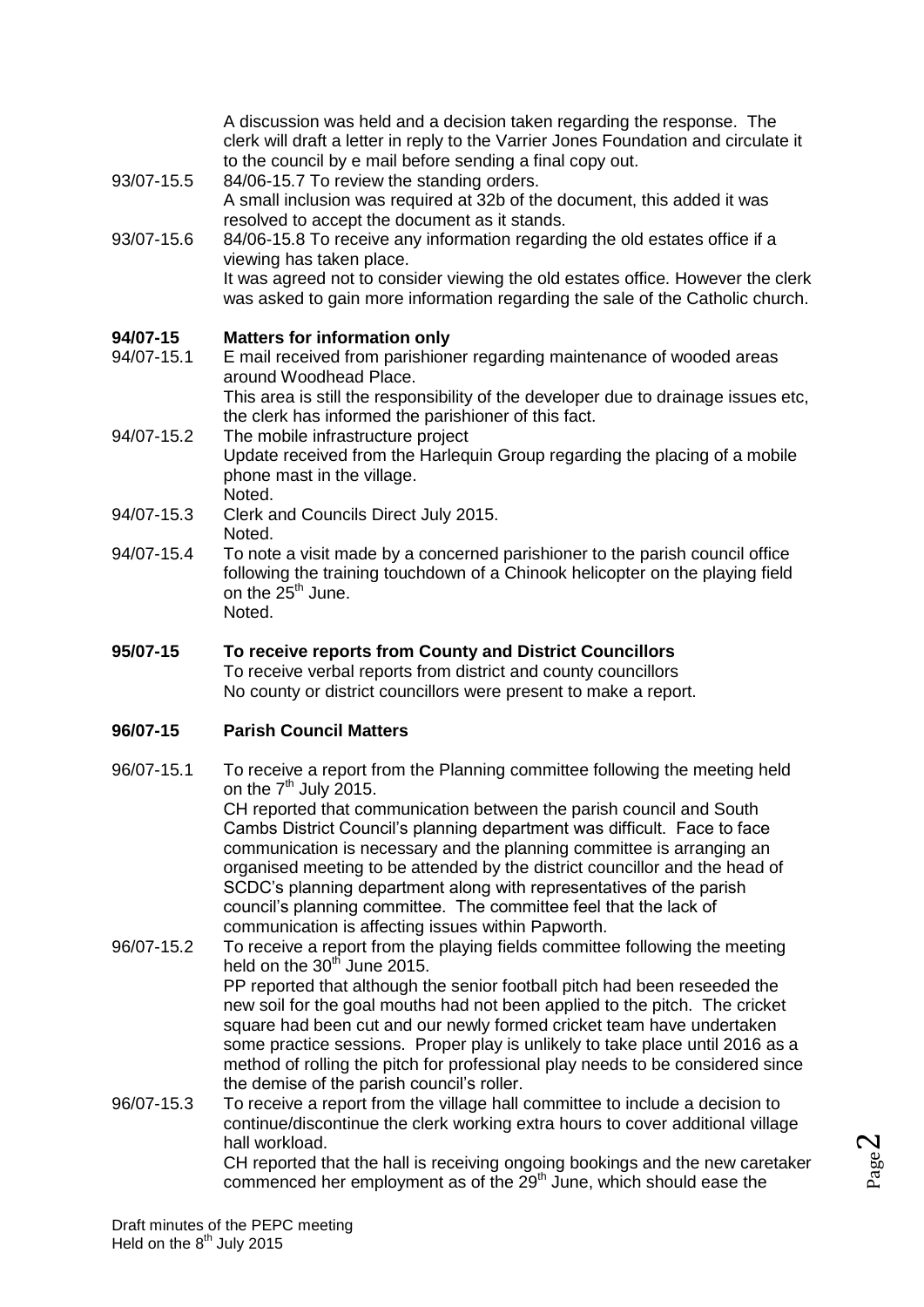burden recently undertaken by himself, PP and MLH regarding unlocking and locking the hall before and after hirings.

A discussion was held regarding the clerk's continuance of extra hours to undertake the additional work brought about by the parish council having to manage the hall. It had been agreed at the March parish council meeting that an additional seven and a half hours a week would be met for a period of three months. This time is now at an end. It was resolved that the clerk would revert back to working her normal thirty hours a week. Whereupon it was decided that once it is proven that the hall is taking sufficient bookings to support itself a decision regarding extra hours or personnel to mange the different aspects of it will be made.

- 96/07-15.4 A discussion is required regarding the parish council website, updating etc. CD will investigate South Cambs District Council hosting the parish council's website. The clerk will furnish CD with the contact details of the current website host.
- 96/07-15.5 To receive the internal auditor's report. **Noted**
- 96/07-15.6 To agree a date for the next HR meeting. A meeting was scheduled to be held on the  $1<sup>st</sup>$  July but due to the clerk's annual leave did not take place. An alternative date was not set due to a number of councillors being absent over the Summer period. The village hall committee will review the caretaker's terms and conditions of employment. The next scheduled HR committee meeting is the 22<sup>nd</sup> October 2015.
- 96/07-15.7 To consider the parish council working towards becoming a quality council. It was resolved to work towards the required standard necessary to meet the foundation level of the Local Council Award Scheme (this replaces the Quality Council Award).
- 96/07-15.8 To consider joining the Local council's Advisory Service operated by the Zurich insurance group, advising on risk assessment. This was considered unnecessary as CAPALC offer a similar service.

### **97/07-15**. **Correspondence and Communications**

#### **To receive general correspondence and agree any responses and actions**

97/07-15.1 Consultation on the revision of Cambridgeshire's strategy for Flood Risk Management.

Received from Cambs County Council questionnaire to be completed by 14.07.2015.

This was noted, no action at parish council level to be taken at this time. Individuals may respond in their own right.

97/07-15.2 Request for a donation received from Papworth Running Group. As the request was from an individual the parish council do not have the powers to support it. If the running club was recognised as a local charity/affiliated group then the organising committee could apply for funding on its behalf.

### **98/07-15 Finance and Procedure**

- 98/07-15.1 To retrospectively approve any payments made since the last meeting. None made.
- 98/07-15.2 To approve accounts for payment as at the  $8<sup>th</sup>$  July 2015.

| It was resolved to approve the following for payment:- |  |                        |
|--------------------------------------------------------|--|------------------------|
| Post Office HMRC period 3                              |  | 525.93   Renumeration  |
| Pendragon School Donation                              |  | 600.00 Donations       |
| <b>Berrycroft Stores</b>                               |  | 20.40   Playing Fields |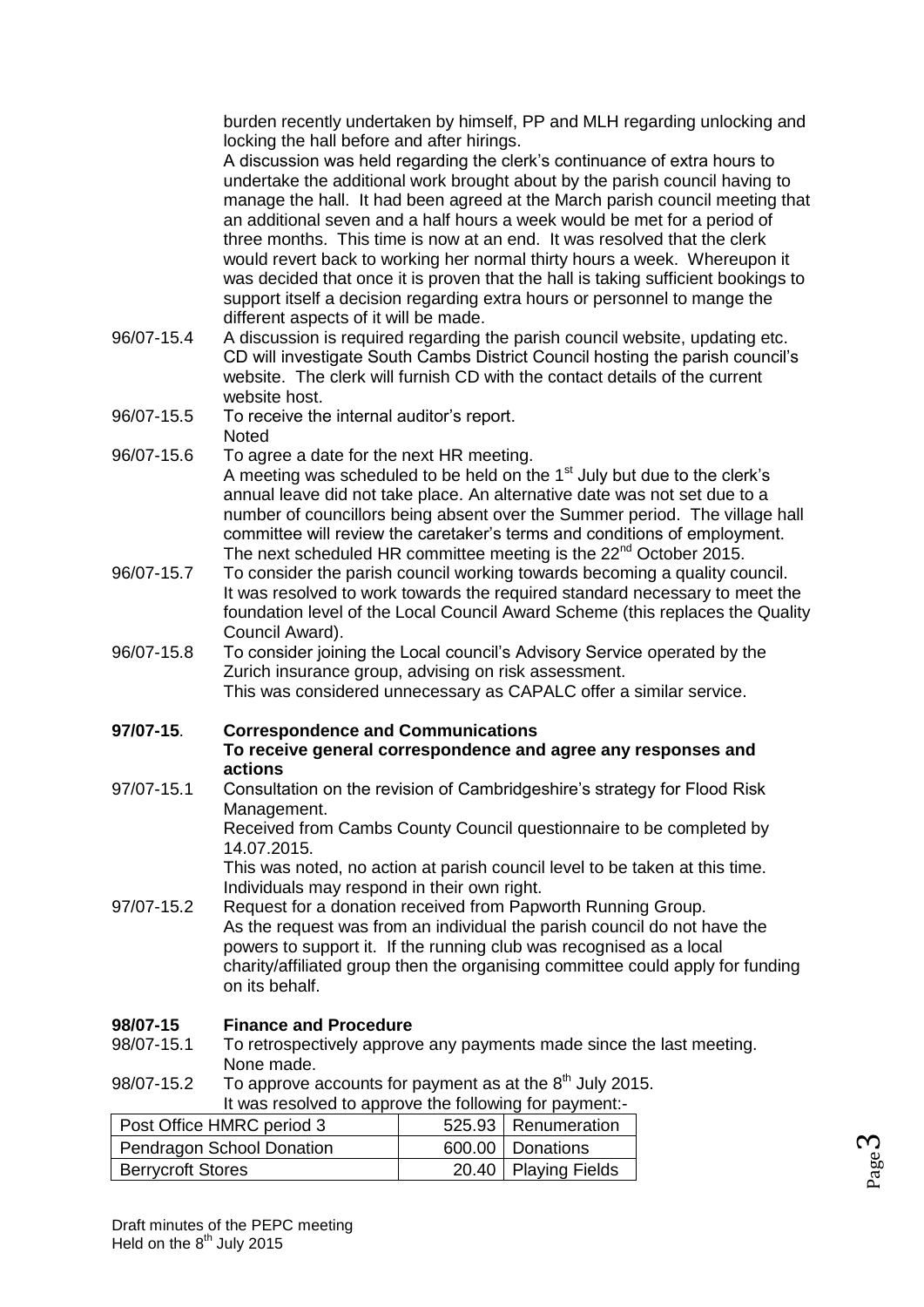| <b>Pendrill Publications</b>         | 350.00  | <b>Newsletter</b>     |
|--------------------------------------|---------|-----------------------|
| Jackson Lift Group                   | 82.80   | <b>Village Hall</b>   |
| Mijan Ltd (internal auditor)         | 105.00  | <b>Expenses</b>       |
| Michael Drage (pool clean)           | 180.00  | Amenities             |
| Dream Clean (village hall cleaning)  | 378.00  | Village hall          |
| <b>Bob Empson</b>                    | 56.08   | <b>Playing Fields</b> |
| A J Scambler                         | 348.84  | <b>Playing Fields</b> |
| Glassworld (changing room)           | 141.60  | <b>Playing Fields</b> |
| <b>Foster Horticulture</b>           | 246.00  | Amenities             |
| <b>Foster Horticulture</b>           | 438.00  | Cemetery              |
| <b>Titan containers</b>              | 55.80   | <b>Expenses</b>       |
| <b>Tess Rogers expenses</b>          | 23.83   | <b>Expenses</b>       |
| Salaries month 4                     | 2747.77 | Renumeration          |
| SCDC rates village hall July         | 612.00  | <b>Village Hall</b>   |
| SCDC rates changing rooms July       | 53.00   | <b>Playing Fields</b> |
| <b>SCDC Trade Waste village Hall</b> | 60.56   | <b>Village Hall</b>   |
| <b>SCDC Trade Waste Conservatory</b> |         |                       |
| <b>Car Park</b>                      | 88.09   | Amenities             |
| Cambs Water Village Hall             | 86.01   | <b>Village Hall</b>   |
| Cambs Water Play Field               | 107.87  | <b>Playing Fields</b> |
| <b>HMRC Error correction</b>         | 149.02  | VAT                   |

- 98/07-15.3 A decision is required regarding the parish council obtaining a credit card. It was resolved to approve that the parish council applies for a pre paid credit card loaded to the value of £1500.00. Committees will approve the purchase of any items to be paid with such a card prior to their purchase. The finance regulations will require updating to reflect this decision.
- 98/07-15.4 To decide upon the parish council insurance renewal due 01.09.2015. The parish council is awaiting the renewal notice from its current insurer before any decision can be made. Therefore it was resolved that the playing fields committee be delegated with agreeing the insurer, once all quotes had been received, at its meeting to be held on the 25<sup>th</sup> August. The figure for the insurance renewal should not exceed the current budgeted figure of £6000.00

#### **99/07-15 Matters for future discussion**

99/07-15.1 County Councillor Mandy Smith, will be asked for an update regarding the cycle way/footpath between the village and the franchises at the Caxton Gibbet.

#### **100/07-15 Date of next meeting(s)**

| 20.07.2015 |
|------------|
| 21.07.2015 |
| 01.09.2015 |
| 08.09.2015 |
| 09.09.2015 |
| 09.09.2015 |
|            |

Close of meeting.

The meeting was closed at 21.45

$$
_{\rm Page}4
$$